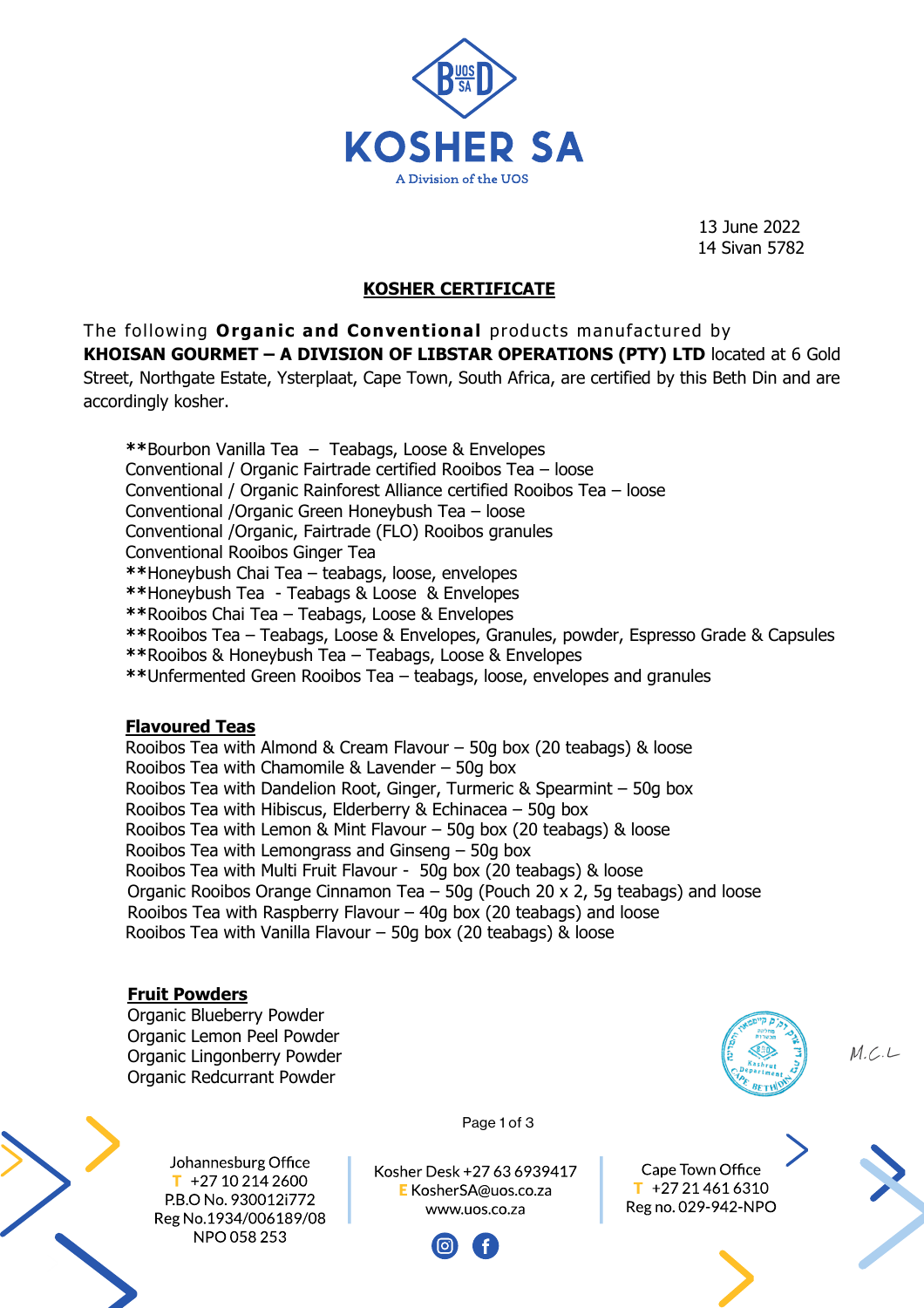Khoisan Gourmet cont.

#### **Organic Range**

JAS Organic Rooibos Tea (loose & teabags) Organic Buchu leaves (loose) Organic Chamomile Tea – 2g envelope Organic Chamomile Tea – 20 tagged teabags (40g) Organic Chamomile Tea - loose Organic Chinese Green Tea – 20 tagged teabags (40g) Organic Chinese Green Tea - loose Organic Chinese Green Tea - 2g envelope Organic Earl Grey Tea – 2g envelope Organic Earl Grey Tea – 20 tagged teabags (40g) Organic Earl Grey Tea - loose Organic English Breakfast Tea – 20 tagged teabags (40g) Organic English Breakfast Tea - 2g envelope Organic English Breakfast Tea - loose Organic Peppermint Tea – 20 tagged teabags (40g) Organic Peppermint Tea -2g envelope Organic Peppermint Tea - loose Organic Rooibos with Chamomile Tea – loose Organic Rooibos Peppermint Tea – loose Organic Rooibos Ginger Tea – 20 tagged teabags (40g), 50g (Pouch 2 x 2.5g teabags) and loose Organic Rooibos Liquorice Root Tea Organic Rooibos Berry Delicious Tea – loose Organic Rooibos Cacao Tea - loose Organic Rooibos with Buchu leaves blend – Buchu Tea (loose & teabags) Organic Strawberry Cream Tea – 2 g envelope Organic Strawberry Cream Tea – loose **\*\***Organic Rooibos Tea Capsules (4g unit loose) **\*\***Organic Rooibos Caramel Tea Capsules Organic Strawberry Cream Tea – 20 tagged teabags (40g) Organic Rooibos Caramel Tea – 20 tagged teabags (40g), 2g envelope, 50g (Pouch – 20 x 2.5g teabags) and loose **\*\***Organic Rooibos Vanilla Tea Capsules (4g unit, loose)

### **Matcha Tea**

Organic Green Matcha Tea (30g) – Japanese Green Tea Organic Rooibos Matcha Tea (micro powder)

### **Extracts**

Organic Cinnamon Extract (50ml/Bulk) Organic Ginger Extract (50ml/Bulk) Organic Liquorice Extract 2-Fold (50ml/Bulk) Organic Vanilla Extract (2-fold)



Johannesburg Office  $T$  +27 10 214 2600 P.B.O No. 930012i772 Reg No.1934/006189/08 NPO 058 253

Page 2 of 3

Kosher Desk +27 63 6939417 E KosherSA@uos.co.za www.uos.co.za